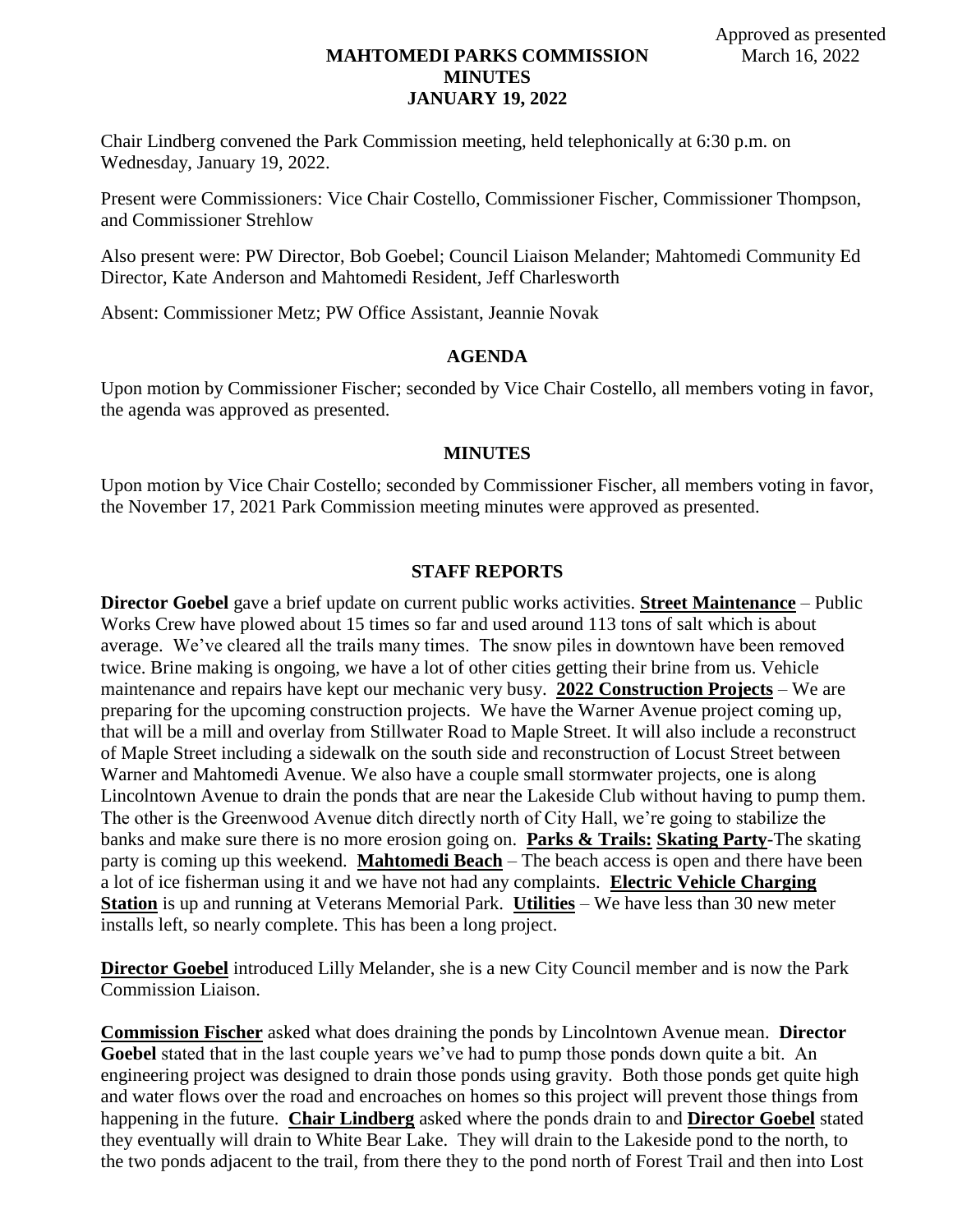## **STAFF REPORTS Con't**

Lake which drains into White Bear Lake. **Chair Lindberg** also asked if they're spring fed and Director Goebel stated that they are land locked and there is no place for the stormwater runoff to go.

**Mahtomedi Community Ed Director, Kate Anderson** asked about the lake water level and what impact that would have on the upcoming summer and do you foresee that looking a little better with the snow. **Director Goebel** stated no, not at all, the last he heard was the level is still below what the White Bear Lake Conservation District or the DNR gave us so I don't think there will be any irrigation happening this spring.

# **OPEN FORUM**

**Mahtomedi Community Ed Director, Kate Anderson** stated that three grants were submitted for Safe Routes to School. One is for the access trail into the middle school and high school, the second is the BOOST grant for safety vests and crosswalks, and the third is for developing a new Safe Routes to School plan (SRTS Grant). She also stated that they finally hired a new groundskeeper, it used to be Adam but he has taken over for Julie Osterbauer, who retired. The new groundskeeper is Caleb, a Mahtomedi Resident and Graduate of Mahtomedi High School, he will be starting at the beginning of February. Also, Community Ed is looking to help support some improvements within the district. There's a couple fields at the District Ed Center where the AgLime is really low, so we're going to partner with Comstock to do some repairs. Some new gates were installed at the middle school to help prohibit people using our fields during the school year to not go up to the second level because of some vandalism. Adam is working on fixing the batting screen behind the baseball fields. She also stated that she has solidified our first concert in the park, June  $16<sup>th</sup>$  we're going to do a family/community at Wedgewood Park, and the band is Tina and the Toonies. We are looking to have another concert sometime in July. Food Truck Fridays are back, the first Friday is in April and it will be Kirkwood BBQ and Brick Oven Bus which is pizzas.

**Director Goebel** said he forgot mention that he is also working with Community Ed and the baseball association to do some improvements at Wildwood Park to put some dugout covers in.

**Chair Lindberg Introduced Council Liaison Lilly Melander** – The Commission members each introduced themselves to our new Council Liaison, Lilly Melander. Council Liaison Melander gave the Commission members a brief introduction and background on herself.

## **NEW BUSINESS**

**a. 5 Year CIP – Director Goebel** informed the Commission that the budget was approved at the December  $7<sup>th</sup>$  City Council meeting that included a 5 year capital improvement plan that includes quite a few improvements for the parks. The first is the Dahlia Street trail extension coming from Dahlia Street down Gosiwin Cul de sac, another one is a trail extension from streetcar trail to Four Seasons, not sure if that one is going to happen this year or not, still up in the air. All 5 years there is money set aside for replacing infrastructure, garbage cans, benches, bike racks, whatever needs arise.